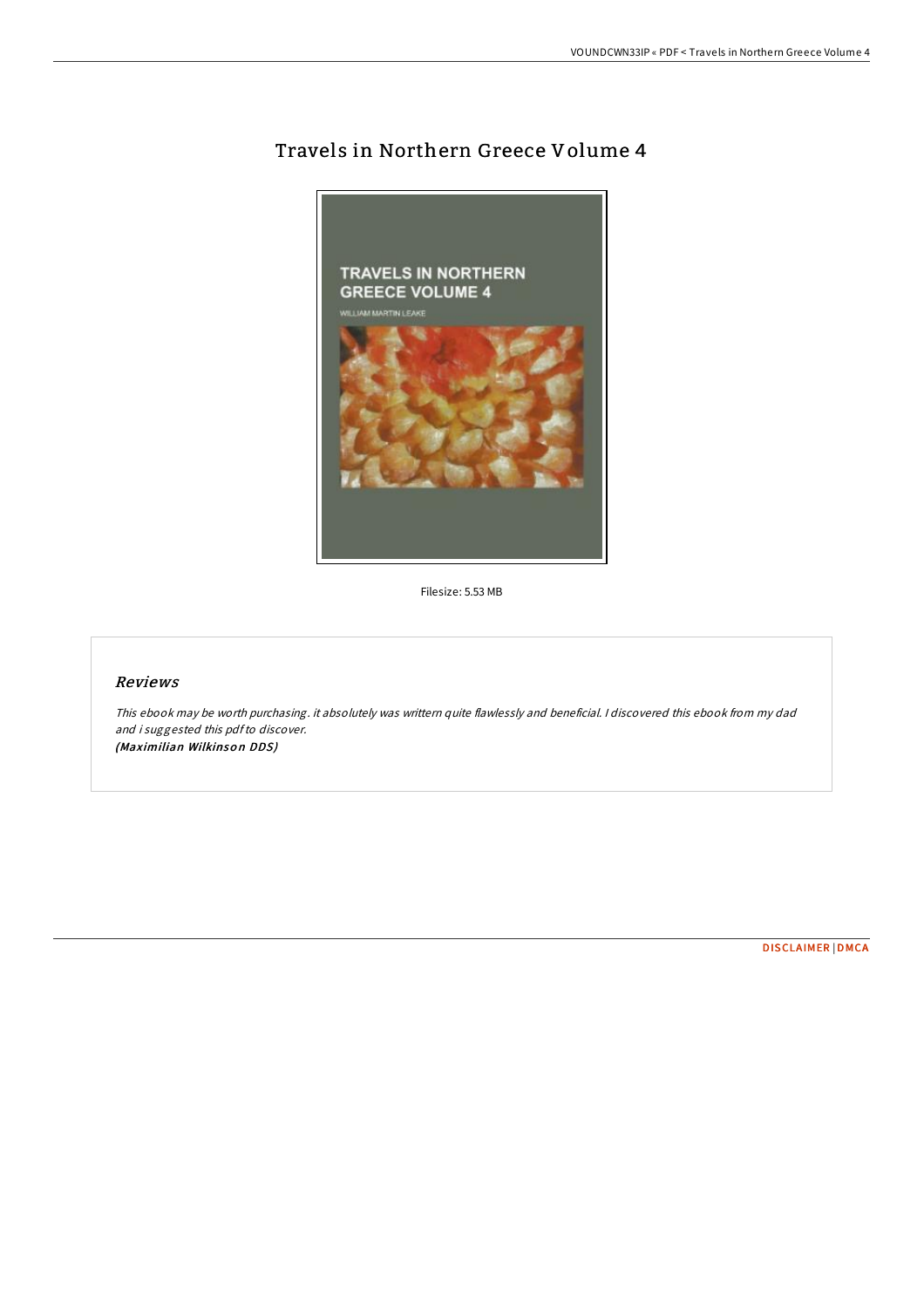### TRAVELS IN NORTHERN GREECE VOLUME 4



Theclassics.Us, United States, 2013. Paperback. Book Condition: New. 246 x 189 mm. Language: English . Brand New Book \*\*\*\*\* Print on Demand \*\*\*\*\*.This historic book may have numerous typos and missing text. Purchasers can usually download a free scanned copy of the original book (without typos) from the publisher. Not indexed. Not illustrated. 1835 edition. Excerpt: . ADDITIONAL NOTE TO CHAPTER XXXVII. loannina in the Fourteenth Century. The manuscript alluded to in page 204 having been published in extenso, by M. Pouqueville, (Voyage dans la Grecc, tome 5, ) I shall subjoin an abstract of it, as it presents a curious picture of the condition of Epirus in the fourteenth century. It is a chronicle from 1350 to 1400, and was evidently written by an ecclesiastic: -- Under the Emperor John Palaeologus, when the Turks were in possession of Smyrna, Ephesus, and Prusa, and ravaged the coasts of Thrace, when the Genoese conquered Chios, and the Franks of Navarre all the Peloponnesus except Monembasia and Lacedaemonialoannina was taken A. D. 1350, by Stephen Krai of the Triballi or Servians, who had previously invaded the lands of the Empire and seized upon the Grecian Vlakhia\*, the government of which he bestowed with the title of Cassar upon one of his officers named Prelubo (HpiXovfiirot). The despotate of jEtolia he gave to his own brother Simeon, who, on arriving at loannina, married Thomais, daughter of the last despot Iohn, whose son Nicephorus was then a hostage (o/xnpot) at Constantinople, where he espoused a daughter of John Cantacuzenus. Anna, widow of John, and late queen (fiaaiXis) of the despotate, soon after the union of her daughter with Simeon, was married to a brother of the Krai Stephen, named Comnenus, 1 Mistra. 2 Thessaly. who assumed the government of Kanina and Beligrad (Herat). On...

Read Travels in Northern Greece Volume 4 [Online](http://almighty24.tech/travels-in-northern-greece-volume-4-paperback.html) E Do wnload PDF [Trave](http://almighty24.tech/travels-in-northern-greece-volume-4-paperback.html)ls in Northern Greece Volume 4